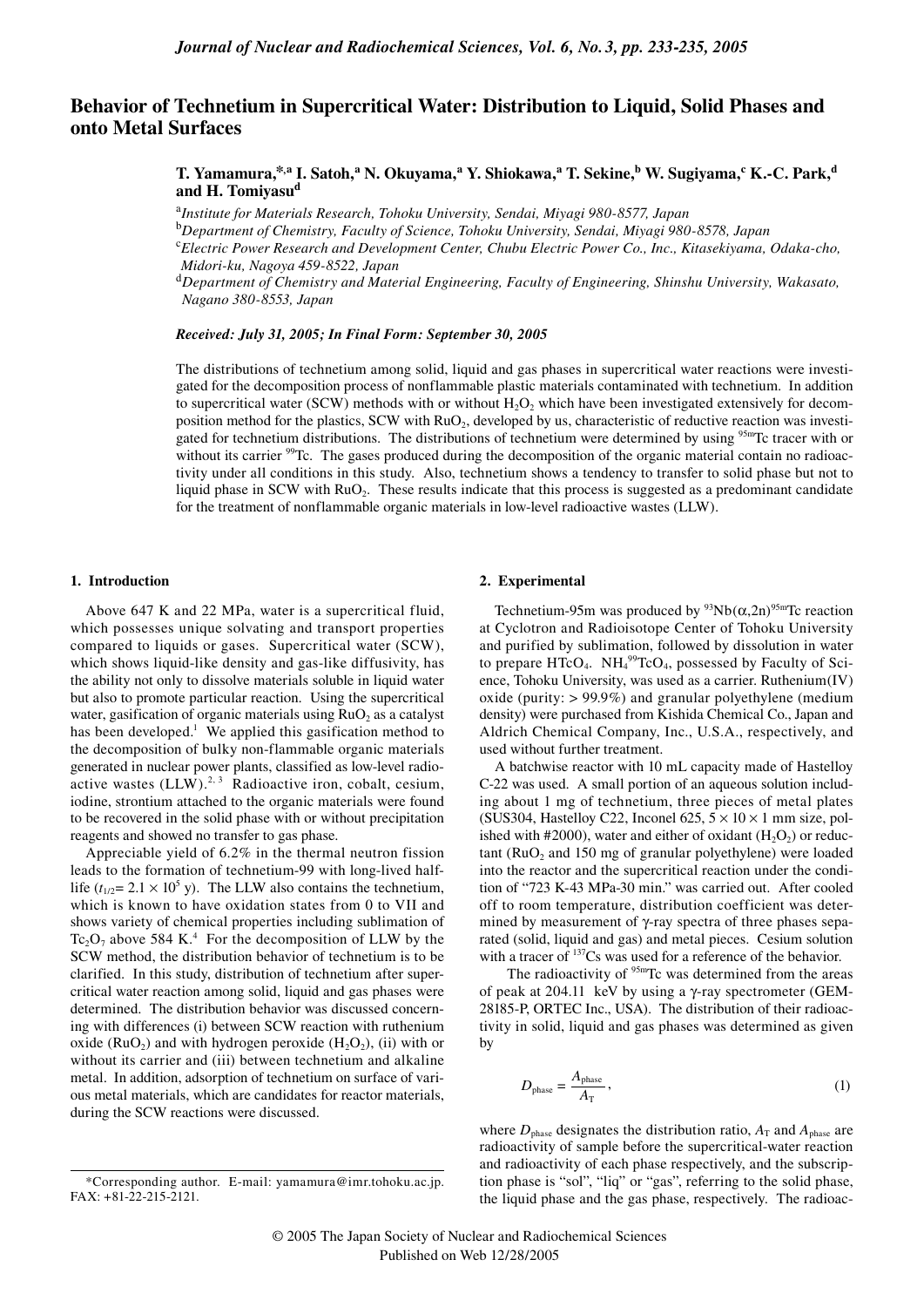tivity of each radioisotope in a sample was extrapolated to the time point at which the radioactivity, loaded into the supercritical-water reactor, was measured before the supercritical-water reaction. The typical time periods required for the γ-ray measurements were 30 minutes for the solid phase, 3 hours for the liquid phase and 48 hours for the gas phase.

# **3. Results and Discussion**

**3.1. Preliminary experiment.** In a preliminary experiment for examining reaction of technetium with supercritical water, only around 10% of technetium was found in a recovery (liquid phase and solid phase) when  $SCW-RuO<sub>2</sub>$  reaction including technetium was performed (Figure 1, 1st reaction). Technetium was not detected in recovered gas phase at all. By measuring γrays from inside of the hastelloy reactor, appreciable quantity of technetium was found in the reactor, in spite that inside walls were rinsed many times with water after SCW-RuO<sub>2</sub> reaction. In order to remove adsorbed technetium,  $SCW-H<sub>2</sub>O<sub>2</sub>$  reaction without technetium was examined and more than 80% of technetium to loaded quantity was recovered (Figure 1, 2nd reaction). According to these results,  $SCW-H<sub>2</sub>O<sub>2</sub>$  reaction effectively removes technetium adsorbed inside the hastelloy reactor, whereas  $SCW-RuO<sub>2</sub>$  reaction has not show such ability. Actually,  $SCW-RuO<sub>2</sub>$  reaction was examined again in 3rd reaction, but only less than 1% of technetium was recovered, which is in clear contrast to further  $SCW-H<sub>2</sub>O<sub>2</sub>$  reaction done in 4–7 reactions which remove technetium significantly. Since in the 5th reaction by SCW-H<sub>2</sub>O<sub>2</sub> yield only less than 2% of technetium, we decided that 5 times of  $SCW-H<sub>2</sub>O<sub>2</sub>$  reaction should be done for finishing a supercritical water experiment with technetium.

**3.2. Distribution of technetium with or without carrier** 





**and/or precipitating agent.** Amount of technetium found in the solid, liquid and gas phases recovered after supercritical water reaction (i.e. not including the recovery of washings by SCW with  $H_2O_2$  reaction to remove adsorbed technetium inside of the reactor) are indicated in ratio  $D$  in Table 1. Both in  $H_2O_2$ and  $RuO<sub>2</sub>$  methods, technetium does not transfer to gas phase in spite of its low boiling point but limited to solid phase. This distribution of technetium was not affected by addition of its carrier of <sup>99</sup>Tc but shifted to solid phase by addition of Fe(OH)<sub>3</sub>. Summarizing the results, technetium can be recovered in solid phase without transfer to gas phase.

**3.3. Distribution of technetium onto metal surfaces.** It is worthwhile to note that technetium shows a large tendency to be adsorbed onto metal surfaces and the adsorbed technetium should be removed by repeating washing by  $H_2O_2$  method for the next reaction. In order to elucidate the adsorption on metal surfaces, supercritical water reactions were carried out with three types of metal materials (Table 2). Moreover, the results for technetium was compared with those for cesium, which is a member of alkaline metal ion whose character is simple ionic. Technetium was found to adsorbed onto various metal materials. Washing by SCW with  $H_2O_2$  for 5 times is required to remove the adsorbed technetium from the reactor.

In RuO<sub>2</sub> method technetium may be reduced to colloidal or polymeric  $TcO<sub>2</sub>$  or  $TcO(OH)<sub>2</sub>$  which has a great affinity to metal surface.<sup>5,6</sup> The adsorbed TcO<sub>2</sub> can be oxidized to TcO<sub>4</sub><sup>-</sup> by  $H_2O_2$  and dissolved in solution. Effect of supercritical water with  $RuO<sub>2</sub>$  on technetium chemistry requires further investigation.

#### **4. Conclusion**

Distribution of technetium after supercritical water reaction was investigated. Technetium does not transfer to gas phase in spite of its low b.p. but distributes to solid phase in SCW and SCW with  $RuO<sub>2</sub>$ . Furthermore, technetium was found to adsorbed on to various metal materials. Washing by SCW with  $H<sub>2</sub>O<sub>2</sub>$  for 5 times is required to remove adsorbed technetium from reactor. The result of adsorption of technetium by SCW with  $RuO<sub>2</sub>$  and the dissolution by SCW with  $H<sub>2</sub>O<sub>2</sub>$  suggested that the reductive atmosphere of SCW with  $RuO<sub>2</sub>$  may result in the formation of colloidal or polymeric  $TcO<sub>2</sub>$  or  $TcO(OH)<sub>2</sub>$ which have a great affinity to metal surface. The supercritical water process can be used for decomposition of non-flammable plastics of LLW with limiting technetium to solid and onto metal surfaces.

**Acknowledgements.** We would like to thank Mr. M. Takahashi of Experimental Facility for Alpha-Emitters of IMR, Tohoku University, for his kind cooperation. This work was performed at the International Research Center for Nuclear Materials Science, Institute for Materials Research, Tohoku University.

**TABLE 1: Distribution of Technetium to Three Phases After Supercritical-Water Reactions**

| Reaction       | Carrier    |                           | $10^2 D_{\rm sol}$ <sup>‡†</sup> |                                     |                                 |  |
|----------------|------------|---------------------------|----------------------------------|-------------------------------------|---------------------------------|--|
|                | $Tc-99/mg$ | $Fe(OH)$ <sub>3</sub> /mg |                                  | $10^2 D_{\text{liq}}$ <sup>‡†</sup> | $10^2 D_{\rm gas}$ <sup>‡</sup> |  |
| $RuO$ , method | ---        |                           | 23.75 (97.11)                    | 0.71(2.89)                          | 0.00                            |  |
|                | 0.5        |                           | 22.86 (97.26)                    | 0.64(2.74)                          | 0.00                            |  |
|                | 0.5        | 13                        | 17.30(99.30)                     | 0.12(0.70)                          | 0.00                            |  |
| $H2O2$ method  |            |                           | 86.54 (99.28)                    | 0.63(0.72)                          | 0.00                            |  |
|                | 0.5        | ---                       | 41.98 (97.91)                    | 0.90(2.09)                          | 0.00                            |  |

<sup>‡</sup>Values of  $D_{\text{phase}}$  were determined according to eq 1. <sup>†</sup>Values in parentheses are calculated by  $D_{\text{phase}}/(D_{\text{sol}}+D_{\text{liq}}+D_{\text{gas}})$